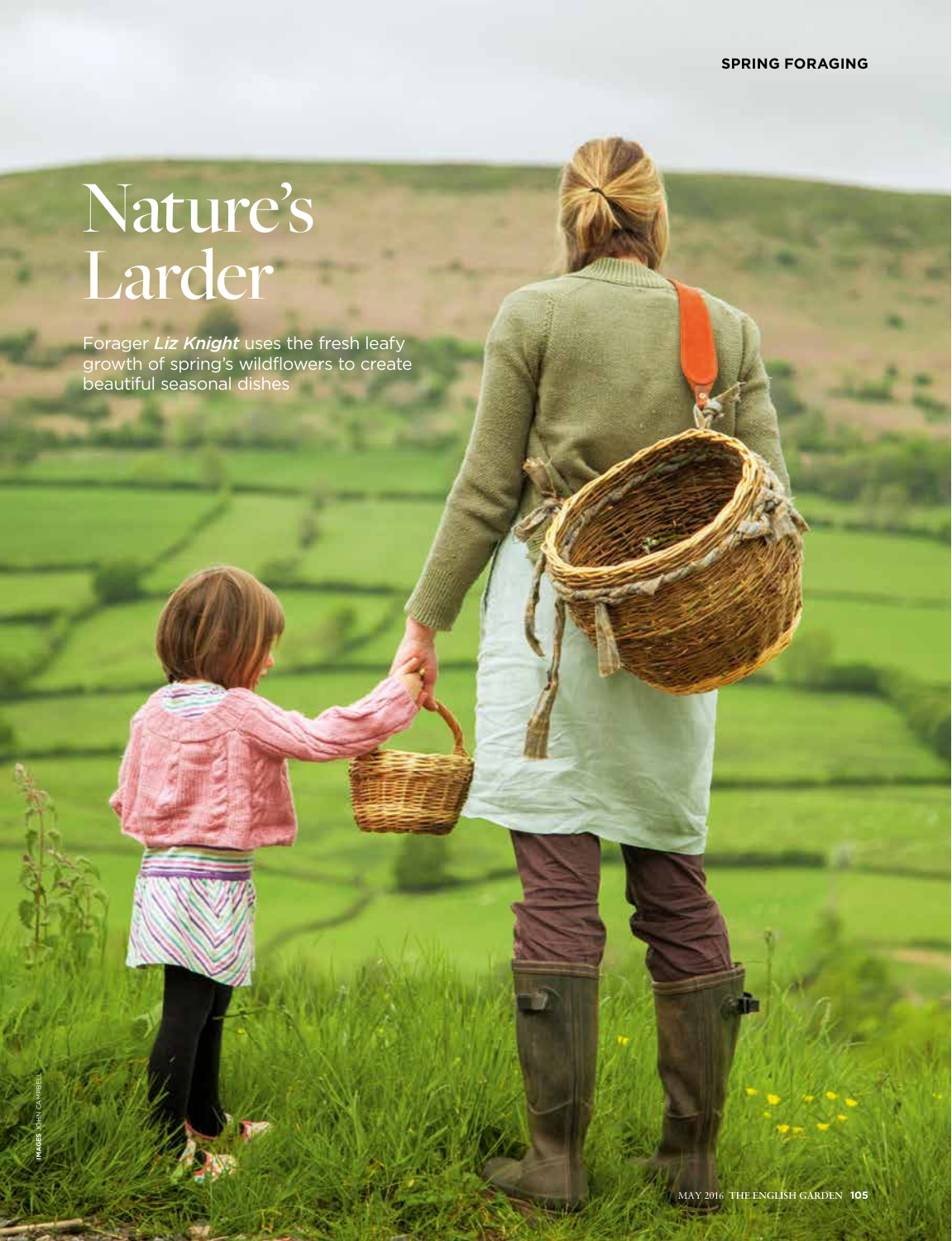

Simply blend freshly foraged greens to create a vibrant, flavourful gazpacho.



Along with the base ingredients for the soup, use whatever leaves are available.

pring is a fruitful time to<br>foraging. So many plants<br>start to emerge quickly<br>and as a result, there are<br>incredible flavours availal<br>from the young growth, whether it is pring is a fruitful time to go foraging. So many plants start to emerge quickly and as a result, there are incredible flavours available from buds, blossom or foliage.

It is hard to better the flavour of freshly foraged plants with produce available in shops. For years, breeders have selected crops for uniformity rather than taste, with the result that some intensively bred crops have reduced flavour when compared to plants that are in a natural state.

Foraging turns the traditional approach to gardening on its head. Many of the most delicious leaves are plants gardeners normally think of as weeds. But a session weeding out the first spring flush of weed growth can turn into a time for harvesting, too.

Dandelions, nettles and stickyweed (also known as goosegrass or cleavers) are all great spring ingredients. Stickyweed (*Galium aparine*) has a mild, peppery taste. Its long shoots are excellent chopped up and added to a salsa verde with ground elder shoots. Ground elder is another weed that many gardeners loathe, but this carrot family member has a taste somewhere between lovage, carrot and angelica.

Bittercress (*Cardamine hirsuta*) is a

common weed, which has a delicious mustard-like flavour. Despite the name, the taste isn't bitter at all but delicious, like a mustardy form of cress. It is also packed with vitamin C and antioxidants. The tiny leaves have a pretty shape and just a sprig or two makes for a superb looking garnish.

Much-maligned nettles contain an amazing quantity of nutrients. They can be used as a leafy vegetable in the same way as spinach and as a flavouring. I even add them to marmalade. Happily, once the leaves are chopped up, they lose their ability to sting.

As well as weeds, there are other sources of superb spring flavour available to forage. Hawthorn shoots have a mild taste when eaten raw but there is a hidden pepperiness that is only discovered when the shoots are cooked. It is a good substitute for parsley and a tasty flavouring for fish cakes and fish pies. The blossom of hawthorn has an almondy, vanilla-like flavour and the leaves make a good herbal tea.

 $\bullet$  Coarsely chop all the herbs and place them in a blender or juicer with all the ingredients, except the vinegar and lemon juice. Reserve the flowers for decoration. Blitz in a food processor until smooth.  $\bullet$  Add the vinegar or lemon juice, then season the soup with salt, pepper and a little more sugar to taste.

Whichever crops you seek out, avoid foraging in industrial or polluted areas, especially if foraging for nettles because they absorb so much from their surrounding environment. Also, try to forage in an area that you know hasn't been treated with chemical herbicides. Back gardens are the best place to start.

 $\bullet$  Serve the soup with slivers of tulip petals, and flowers from the mustard family, such as honesty or magnolia petals. Garnish with a drizzle of magnolia dressing (see recipe below) and serve with fresh bread. Eat the soup immediately because, as with avocados, this soup's green glory blackens in the air over time. If you wish to keep it for later, cover with baking paper and store in the fridge.

#### WILD SPRING RECIPES

I've been alive for quite a few winters and springs. I know that every year the bare brown trees and earth will again be covered in tender vibrant greens – but somehow each winter is long enough to make me wonder if its ending will ever come. It makes the arrival of spring feel like the most unexpected, but longed for visitor. Perhaps it is the absence that makes my heart grow so fond of spring, or perhaps it is the flavours that are so magical they almost shock you with every mouthful; whatever the cause, spring is without a doubt my favourite time of year to eat.

### **1 WILD GREEN GAZPACHO**<br>WITH MAGNOLIA DRESSING

Spring greens are full of delicious perfume – all our cultivated plants come originally from the wild, yet so often the more we tame plants, the more we water down the incredible natural flavours.

This soup is a celebration of the sensational flavours of spring. It is a unique recipe that depends on the available plants. Simply blend together the top ingredients in a food processor for the base of your soup, and add any of the flavours below according to what you have to hand. Make sure the leaves are tender, and young – this is a soup for a short but delicious season.

#### INGREDIENTS

Ice cubes 200ml water 2 tbsp natural yogurt Salt and pepper Juice of 1 lemon or 100ml cider vinegar 2 tsp sugar

A handful of asparagus tips (the thick end is too tough to griddle) 1 cucumber

**A handful each of:** ground elder, green beech, lime or linden (*Tilia*) leaves, mint leaves, blackcurrant leaves, fennel fronds, sorrel leaves, greater stitchwort, vetch leaves and stems, pea shoots. **A blend of any (or all) of the following:** hedge garlic (jack-by-the-hedge), honesty or bittercress leaves and tender stems, wild garlic, pennywort, cleavers shoots, chickweed, nettle tips, dandelion leaves, hawthorn leaves, angelica leaves. **To decorate:** honesty flowers and young seed pods, tulip petals, magnolia petals, vetch or stitchwort flowers.



#### METHOD

#### MAGNOLIA DRESSING

Magnolias boast one of the most exquisite edible flowers – both in appearance and taste. Do not despair when the tree drops its petals, but gather them up and preserve their flavour in this delicious rice wine dressing. Additionally, whole, unblemished

petals make a superb serving cup for dainty canapes – that unexpected frost suddenly becomes an excuse for a feast.

l Pack washed magnolia petals into a glass jar and pour over the warmed sweet rice wine vinegar. Seal the jar and place it in the fridge. The dressing will be ready to use within 24 hours, but left for a few days the flavour will intensify. It is perfect when used sparingly on bitter leaved salads and warm onion tarts.



Young vetch leaves have a pea-like flavour and make a delicious soup ingredient.



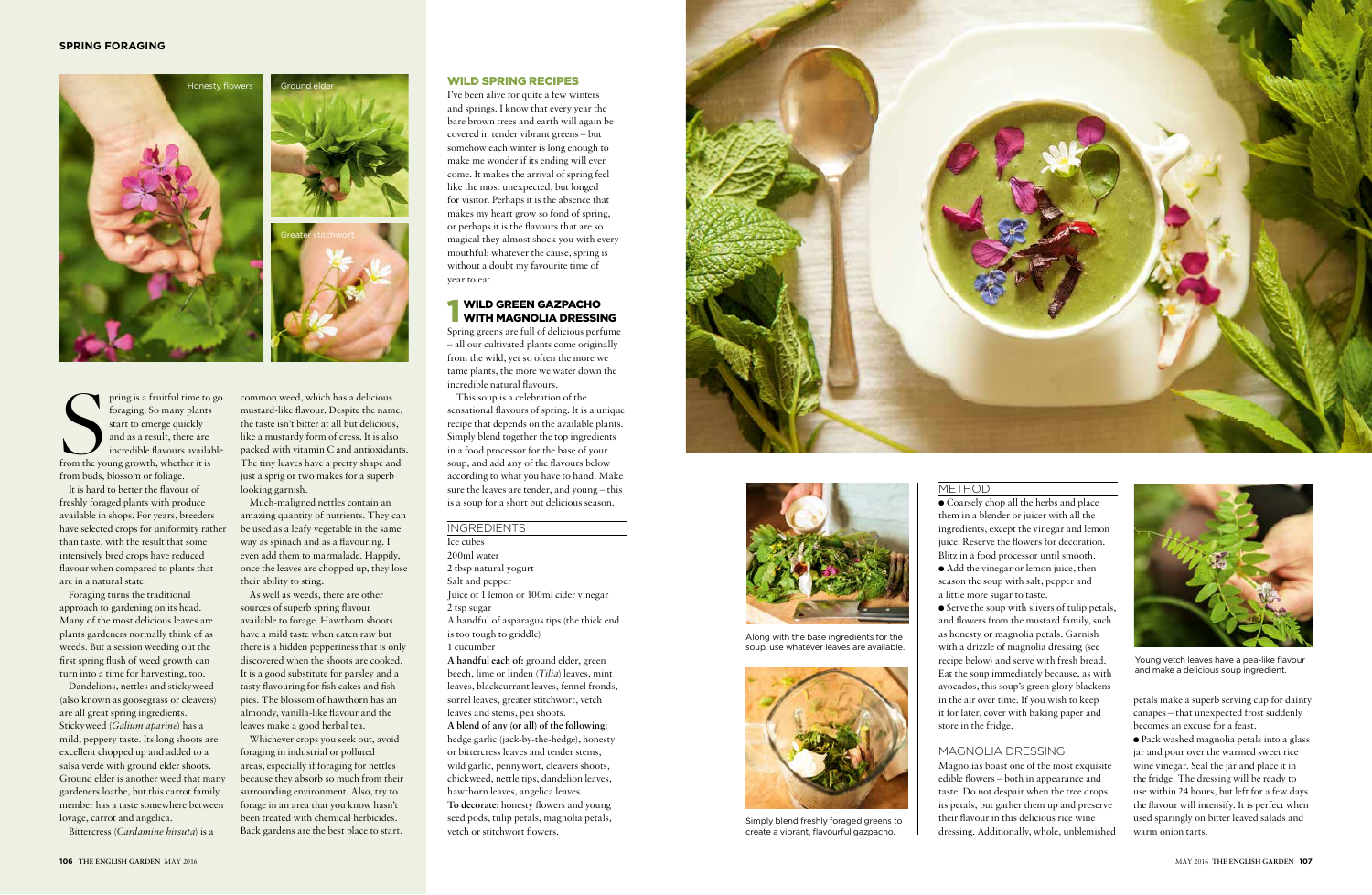

## **2 WILD GREMOLATA**<br>WITH PORK & SPELT

I live near the vast Forest of Dean, Gloucestershire, home to a population of wild boar and a springtime shag-pile carpet of wild garlic. Pork and garlic are a partnership made in heaven, and this recipe celebrates spring in the forest.

Gremolata is an Italian condiment traditionally made with garlic, lemon zest and parsley. Our wild version's shining star is a close relative of parsley – ground elder. I can't guarantee this recipe will solve your ground elder eradication issues, but at least you'll be able to eat your weedings.

#### **INGREDIENTS**

Wild boar haunch or outdoor reared slow roast cut of pork (I enjoy the underrated pork hand cut) Wild garlic Lemon balm (*Melissa*) Young ground elder shoots Sorrel leaves Organic unwaxed lemon Olive oil, salt and pepper 200g spelt grains Finely chopped onion Glass of white wine

#### METHOD

● Heat the oven to 220°C. Place the meat in an oven-proof dish, pour over a cup of boiling water, season with salt and pepper and drizzle with oil. Place in the oven and immediately turn the temperature down to 120˚C. Slowly roast the pork for 4-5 hours, until the meat is tender and pulls apart. Remove from the oven, cover and rest. De-glaze the dish with a glass of white wine and reserve the juices.

 $\bullet$  In a frying pan, sweat the onions in butter until translucent and add the spelt grains, ensuring they are coated in the butter. Using a ladle, add the wine and pork juices as if making a risotto. Cook until the spelt is tender.

l Place the pork on top of the spelt, cover and return to a low oven to keep warm.

 $\bullet$  Meanwhile, finely chop the ground elder, wild garlic, sorrel and lemon balm leaves. Zest an organic unwaxed lemon and mix the leaves and zest in a bowl with a squeeze of lemon juice. Lightly coat the chopped leaves with olive oil. Either leave the gremolata quite coarse, or purée it in a processor for a smoother sauce.

 $\bullet$  Remove the pork from the oven, spoon over the gremolata and serve with asparagus.



Wild garlic, lemon and olive oil create a gremolata that tastes of spring.



Chop the leaves for a coarse gremolata, or puree the ingredients until smooth.